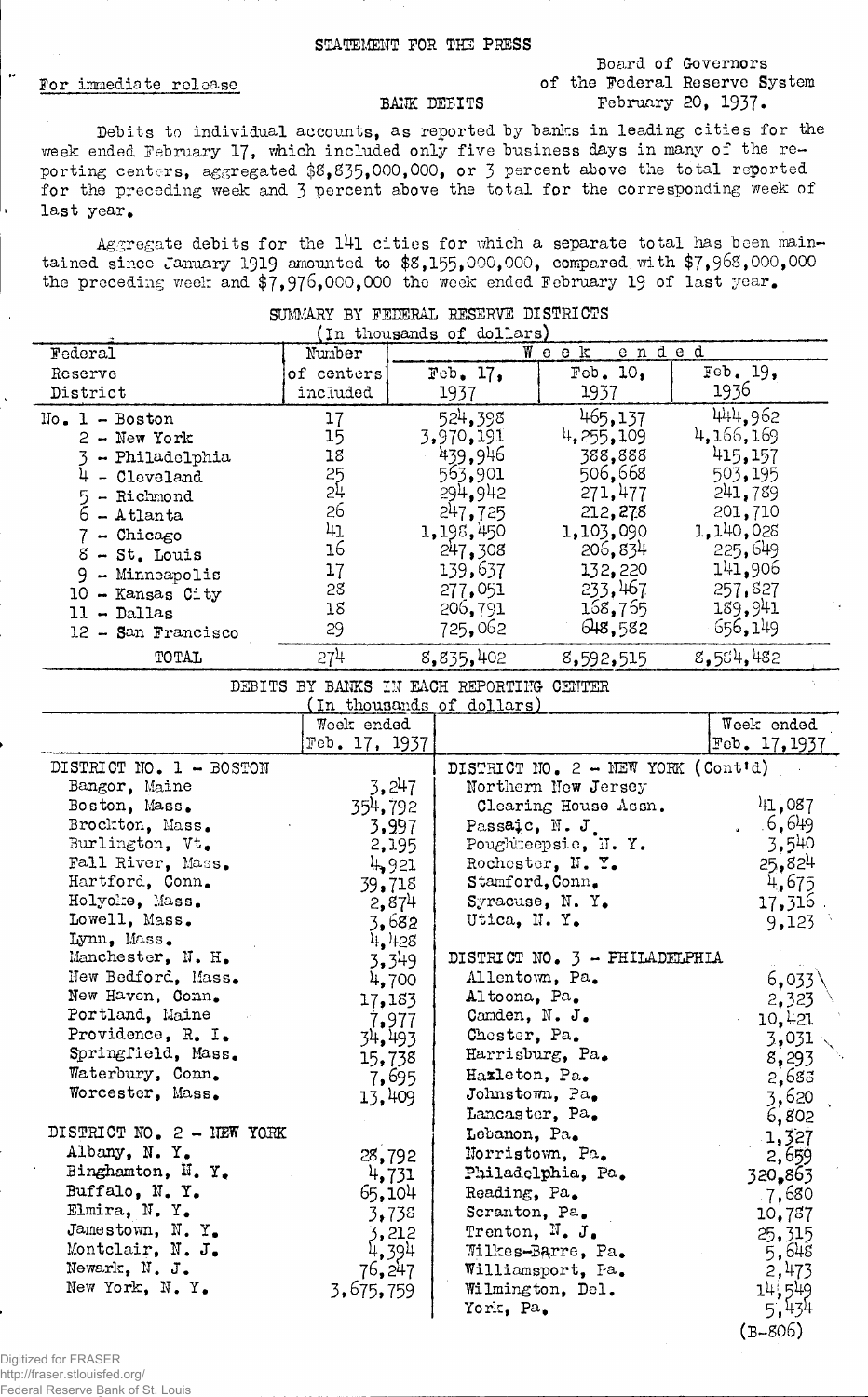DEBITS BY BANKS IH EACH REPORTING CENTER

 $\label{eq:2} \frac{1}{2} \int_{\mathbb{R}^3} \frac{d\mu}{\mu} \left( \frac{d\mu}{\mu} \right)^2 \frac{d\mu}{\mu} \frac{d\mu}{\mu} \, d\mu$ 

 $\bar{r}$ 

|                                      | In thousands of dollars) |                                   | B-806a              |
|--------------------------------------|--------------------------|-----------------------------------|---------------------|
|                                      | Week ended               |                                   | Week ended          |
|                                      | $Feb$ , 17, 1937         |                                   | Feb. 17, 1937       |
| DISTRICT NO. 4 - CLEVELAND           |                          | DISTRICT NO. 6 - ATIANTA (Cont'd) |                     |
| Akron, Ohio                          | 16,368                   | Elberton, Ga.                     | 27 <sup>1</sup>     |
| Butler, Pa.                          | 2,628                    | Hattiesburg, Miss.                | 1,366               |
| Canton, Chio                         | 8,067                    | Jackson, Miss.                    | 6,279               |
| Cincinnati, Ohio                     | 80,211                   | Jacksonville, Fla.                | 19,286              |
| Cleveland, Ohio                      | 137,055                  | Knoxville, Tenn.                  | 6,976               |
| Columbus, Ohio                       | 44,526                   | Macon, Ga.                        | 3,918               |
| Dayton, Chio                         | 17,787                   | Meridian, Miss.                   | 2,357               |
| Erie, Pa.                            |                          | Miami, Fla,                       | 12,658              |
| Franklin, Pa.                        | 7,759<br>863             | Mobile, Ala.                      | 3,786               |
| Greensburg, Pa.                      |                          |                                   | 5,286               |
| Hamilton, Ohio                       | 1,439                    | Montgomery, Ala.                  |                     |
| Homestead, Pa.                       | 2,593                    | Nashville, Tenn.                  | 13,937              |
| Lexington, Ky.                       | 659                      | Newnan, Ga.                       | 552                 |
| Lima, Ohio                           | [6, 754]                 | New Orleans, La.                  | 53,279              |
| Lorain, Ohio                         | 2,822                    | Pensacola, Fla.                   | $-2,202$            |
|                                      | 1,167                    | Savannah, Ga.                     | 6,833               |
| Middletown, Ohio                     | 2,196                    | Tampa, Fla.                       | 7,631               |
| Oil City, Pa.                        | 2,370                    | Valdosta, Ga.                     | 749                 |
| Pittsburgh, Pa.<br>Springfield, Ohio | 168,705                  | Vicksburg, Miss.                  | 2,053               |
|                                      | 3,857                    |                                   |                     |
| Steubenville, Ohio                   | 2,608                    | DISTRICT NO. 7 - CHICAGO          |                     |
| Toledo, Ohio<br>Warren, Ohio         | 31,377                   | Adrian, Mich.                     | 830                 |
|                                      | 2,110                    | Aurora, Ill.                      | 2,392               |
| Wheeling, W. Va.                     | 6,703                    | Battle Creek, Mich.               | 3,806               |
| Youngstown, Ohio                     | 11,406                   | Bay City, Mich.                   | 2,650               |
| Zanesville, Ohio                     | 1,721                    | Bloomington, Ill.                 | $2,9$ <sup>44</sup> |
|                                      |                          | Cedar Rapids, Iowa                | 5,341               |
| DISTRICT NO. 5 - RICHMOND            |                          | Champaign-Urbana, Ill.            | 2,836               |
| Asheville, N. C.                     | 2,838                    | Chicago, Ill.                     | 656,759             |
| Baltimore, Md.                       | 34,446                   | Clinton, Iowa                     | 1,524               |
| Charleston, S. C.                    | 4,029                    | Danville, Ill.                    | 2,224               |
| Charleston, W. Va.                   | 11,275                   | Davenport, Iowa                   | 7,941               |
| Charlotte, N. C.                     | 15,023                   | Decatur, Ill.                     | 4,239               |
| Columbia, S.C.                       | 6,433                    | Des Moines, Iowa                  | 18,507              |
| Cumberland, Md.                      | 2,134                    | Detroit, Mich.                    | 219,137             |
| Danville, Va.                        | 2,306                    | Dubuque, Iowa                     | 2,039               |
| Durham, N. C.                        | 6,655                    | Elgin, Ill.                       | 1,638               |
| Greensboro, N. C.                    | 4,73                     | Flint, Mich.                      | 5,900               |
| Greenville, S. C.                    | 5,137                    | Fort Wayne, Ind.                  | 5,242               |
| Hagerstown, Md.                      | 1,964                    | Gary, Ind.                        | 3,634               |
| Huntington, W. Va.                   | 4,717                    | Grand Rapids, Mich.               | 13,279              |
| Lynchburg, Va.                       | 3.421                    | Green Bay, Wis.                   | 3,245               |
| Newport News, Va.                    | 2,263                    | Hammond, Ind.                     | 1,455               |
| Noriolk, Va.                         | 11,644                   | Indianapolis, Ind.                | 46,074              |
| Portsmouth, Va.                      | 903                      | Jackson, Mich.                    | 4,669               |
| Raleigh, N. C.                       | 3,253                    | Kalamazoo, Mich.                  | 4,975               |
| Richmond, Va.                        | 33,049                   | Lansing, Mich.                    | 5,835               |
| Roanoke, Va.                         | 7,076                    | Manitowoc, Wis.                   | 1,492               |
| Spartanburg, S. C.                   | 2,518                    | Mason City, Iowa                  | 2,134               |
| Washington, D. C.                    | 61,562                   | Milwaukee, Wis.                   | 69,535              |
| Wilmington, N. C.                    | 2,374                    | Moline, Ill.                      | 2,005               |
| Winston-Salem, N. C.                 | 10,103                   | Muscatine, Iowa                   | 830                 |
|                                      |                          | Oshkosh, Wis.                     | 2,202               |
| DISTRICT NO. 6 - ATLANTA             |                          | Peoria, Ill.                      | 14,233              |
| Albany, Ga.                          | 1,137                    | Rockford, Ill.                    | $\frac{6}{333}$     |
| Atlanta, Ga.                         | 48,097                   | Saginaw, Mich.                    | 4,882               |
| Augusta, Ga.                         | 4,199                    | Sheboygan, Wis.                   | 3,554               |
| Birmingham, Ala.                     | 20,467                   | Sioux City, Iowa                  | 7,881               |
| Brunswick, Ga.                       | 672                      | South Bend, Ind.                  | 7,317               |
| Chattanooga, Tenn.                   | 9,249                    | Springfield, Ill.                 | 5,112               |
| Columbus, Ga.                        | 3,628                    | Terre Haute, Ind.                 | 4,512               |
| Dothan, Ala.                         | 849                      | Waterloo. Iowa                    | 3,694               |

Digitized for FRASER

 $\ddot{\phantom{1}}$ 

 $\ddot{\phantom{a}}$ 

 $\frac{1}{1}$ 

http://fraser.stlouisfed.org/ Federal Reserve Bank of St. Louis